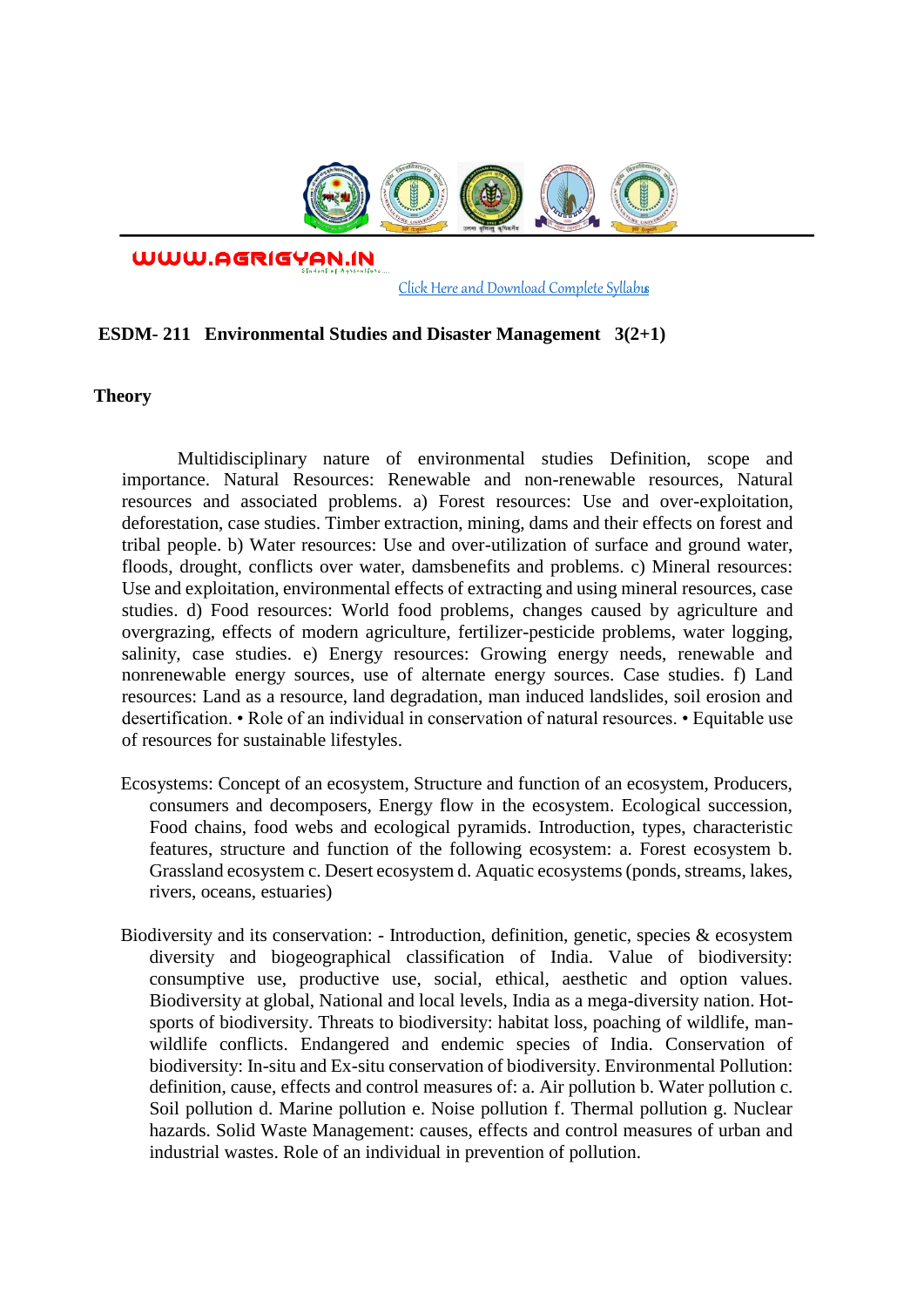- Social Issues and the Environment: From Unsustainable to Sustainable development, Urban problems related to energy, Water conservation, rain water harvesting, watershed management. Environmental ethics: Issues and possible solutions, climate change, global warming, acid rain, ozone layer depletion, nuclear accidents and holocaust. dies. Wasteland reclamation. Consumerism and waste products. Environment Protection Act. Air (Prevention and Control of Pollution) Act. Water (Prevention and control of Pollution) Act. Wildlife Protection Act. Forest Conservation Act. Issues involved in enforcement of environmental legislation. Public awareness.
- Human Population and the Environment: population growth, variation among nations, population explosion, Family Welfare Programme. Environment and human health: Human Rights, Value Education, HIV/AIDS. Women and Child Welfare. Role of Information Technology in Environment and human health.

## **Disaster Management**

Natural Disasters- Meaning and nature of natural disasters, their types and effects. Floods, drought, cyclone, earthquakes, landslides, avalanches, volcanic eruptions, Heat and cold waves, Climatic change: global warming, Sea level rise, ozone depletion.

- Man Made Disasters- Nuclear disasters, chemical disasters, biological disasters, building fire, coal fire, forest fire, oil fire, air pollution, water pollution, deforestation, industrial waste water pollution, road accidents, rail accidents, air accidents, sea accidents.
- Disaster Management- Effect to migrate natural disaster at national and global levels. International strategy for disaster reduction. Concept of disaster management, national disaster management framework; financial arrangements; role of NGOs, community – based organizations and media. Central, state, district and local administration; Armed forces in disaster response; Disaster response; Police and other organizations.

## **Practical**

Pollution case studies. Case Studies- Field work: Visit to a local area to document environmental assets river/ forest/ grassland/ hill/ mountain, visit to a local polluted siteUrban/Rural/Industrial/ Agricultural, study of common plants, insects, birds and study of simple ecosystems-pond, river, hill slopes, etc.

| <b>S. N.</b> | <b>Topic</b>                                                                      | No. of          |
|--------------|-----------------------------------------------------------------------------------|-----------------|
|              |                                                                                   | <b>lectures</b> |
| 1.           | Multidisciplinary nature of environmental studies Definition, scope and           |                 |
|              | importance.                                                                       |                 |
| 2.           | Natural Resources: Renewable and non-renewable resources, Natural resources       |                 |
|              | and associated problems.                                                          |                 |
| 3.           | a) Forest resources: Use and over-exploitation, deforestation, case studies.      |                 |
|              | Timber extraction, mining, dams and their effects on forest and tribal people.    |                 |
| 4.           | b) Water resources: Use and over-utilization of surface and ground water, floods, |                 |
|              | drought, conflicts over water, dams-benefits and problems.                        |                 |

## **Lecture Schedule: Theory**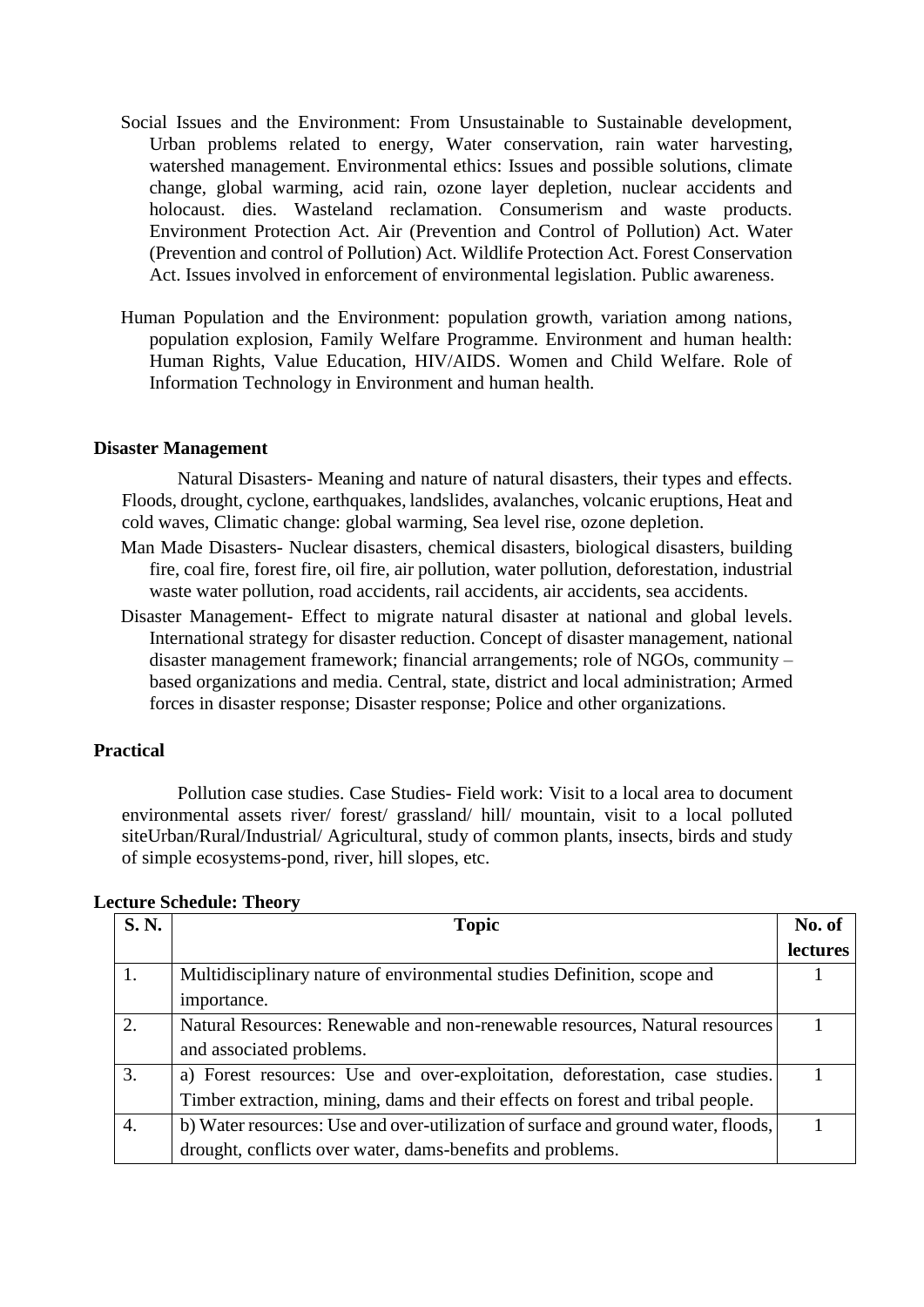| $\overline{5}$ . | c) Mineral resources: Use and exploitation, environmental effects of extracting      | $\mathbf{1}$   |
|------------------|--------------------------------------------------------------------------------------|----------------|
|                  | and using mineral resources, case studies.                                           |                |
| 6.               | d) Food resources: World food problems, changes caused by agriculture and            | $\mathbf{1}$   |
|                  | overgrazing, effects of modern agriculture, fertilizer-pesticide problems, water     |                |
|                  | logging, salinity, case studies.                                                     |                |
| 7.               | e) Energy resources: Growing energy needs, renewable and nonrenewable                | 1              |
|                  | energy sources, use of alternate energy sources. Case studies.                       |                |
| 8.               | f) Land resources: Land as a resource, land degradation, man induced landslides,     | $\mathbf{1}$   |
|                  | soil erosion and desertification.                                                    |                |
| 9.               | Role of an individual in conservation of natural resources. Equitable use of         | $\mathbf{1}$   |
|                  | resources for sustainable lifestyles.                                                |                |
| 10.              | Ecosystems: Concept of an ecosystem, Structure and function of an ecosystem,         | $\mathbf{1}$   |
|                  | Producers, consumers and decomposers, Energy flow in the ecosystem                   |                |
|                  |                                                                                      |                |
| 11.              | Ecological succession, Food chains, food webs and ecological pyramids.               | $\overline{2}$ |
|                  | Introduction, types, characteristic features, structure and function of the          |                |
|                  | following ecosystem: a. Forest ecosystem b. Grassland ecosystem c. Desert            |                |
|                  | ecosystem d. Aquatic ecosystems (ponds, streams, lakes, rivers, oceans,              |                |
|                  | estuaries)                                                                           |                |
| 12.              | Biodiversity and its conservation: - Introduction, definition, genetic, species $\&$ | $\mathbf{1}$   |
|                  | ecosystem diversity and biogeographical classification of India.                     |                |
| 13               | Value of biodiversity: consumptive use, productive use, social, ethical, aesthetic   | $\mathbf{1}$   |
|                  | and option values.                                                                   |                |
| 14.              | Biodiversity at global, National and local levels, India as a mega-diversity         | $\mathbf{1}$   |
|                  | nation. Hot-sports of biodiversity.                                                  |                |
| 15.              | Threats to biodiversity: habitat loss, poaching of wildlife, man-wildlife conflicts. | $\mathbf{1}$   |
|                  | Endangered and endemic species of India. Conservation of biodiversity: In-situ       |                |
|                  | and Ex-situ conservation of biodiversity.                                            |                |
| 16.              | Environmental Pollution: definition, cause, effects and control measures of: a.      | 1              |
|                  | Air pollution b. Water pollution c. Soil pollution d. Marine pollution e. Noise      |                |
|                  | pollution f. Thermal pollution g. Nuclear hazards.                                   |                |
| 17.              | Solid Waste Management: causes, effects and control measures of urban and            | 1              |
|                  | industrial wastes. Role of an individual in prevention of pollution.                 |                |
| 18.              | Social Issues and the Environment: From Unsustainable to Sustainable                 | 1              |
|                  | development, Urban problems related to energy, Water conservation, rain water        |                |
|                  | harvesting, watershed management.                                                    |                |
| 19.              | Environmental ethics: Issues and possible solutions, climate change, global          | $\mathbf{1}$   |
|                  | warming, acid rain, ozone layer depletion, nuclear accidents and holocaust. dies.    |                |
|                  |                                                                                      |                |
| 20.              | Wasteland reclamation. Consumerism and waste products.                               | 1              |